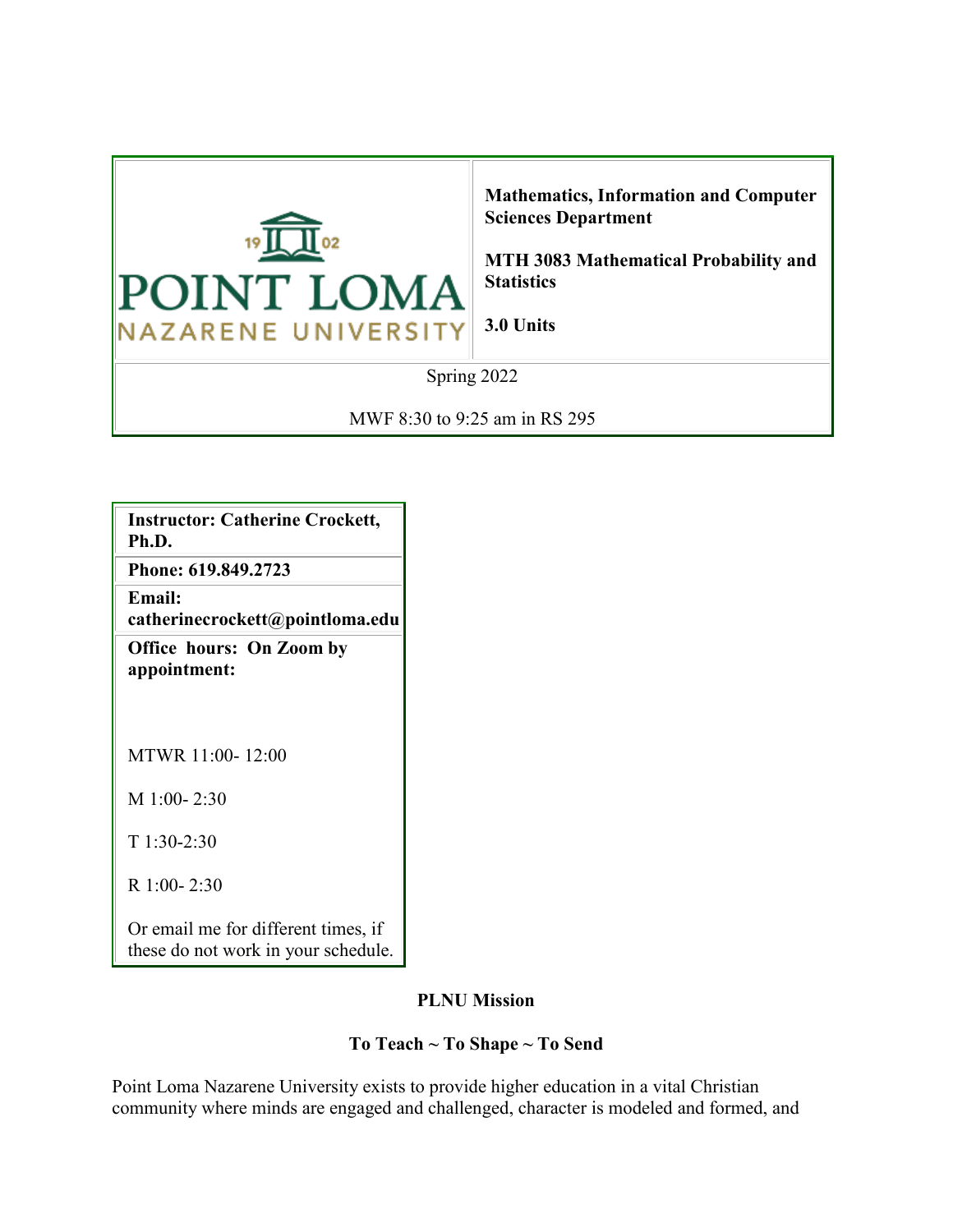service is an expression of faith. Being of Wesleyan heritage, we strive to be a learning community where grace is foundational, truth is pursued, and holiness is a way of life.

#### **Department Mission**

The Mathematical, Information, and Computer Sciences department at Point Loma Nazarene University is committed to maintaining a curriculum that provides its students with the tools to be productive, the passion to continue learning, and Christian perspectives to provide a basis for making sound value judgments.

### **COURSE DESCRIPTION**

A first course in probability and statistics for students with sophisticated mathematics exposure. Topics include axioms of probability, random variables, discrete and continuous distributions, mathematical expectation, limit theorems, least square estimates of parameter, linear regression, experimental design, hypothesis testing, and confidence of intervals, testing of models, data analysis and appropriateness of models. Topics are supported by the use of statistical software.

#### **Prerequisite: Mathematics 2074 or equivalent**

## **COURSE LEARNING OUTCOMES**

Students will be able to apply their mathematical knowledge to solve problems.

Students will be able to use technology to solve problems.

Students will collaborate effectively in teams.

Students will be able to understand and create arguments supported by quantitative evidence, and they can clearly communicate those arguments in a variety of formats.

## **REQUIRED TEXTS AND RECOMMENDED STUDY RESOURCES**

*Modern Mathematical Statistics with Applications, 2nd ed.* by Jay L. Devore and Kenneth N. Berk

## **COURSE CREDIT HOUR INFORMATION**

In the interest of providing sufficient time to accomplish the stated Course Learning Outcomes, this class meets the PLNU credit hour policy for a 3 unit class delivered over 15 weeks. Specific details about how the class meets the credit hour requirement can be provided upon request. (Based on 37.5 hours of student engagement per credit hour.)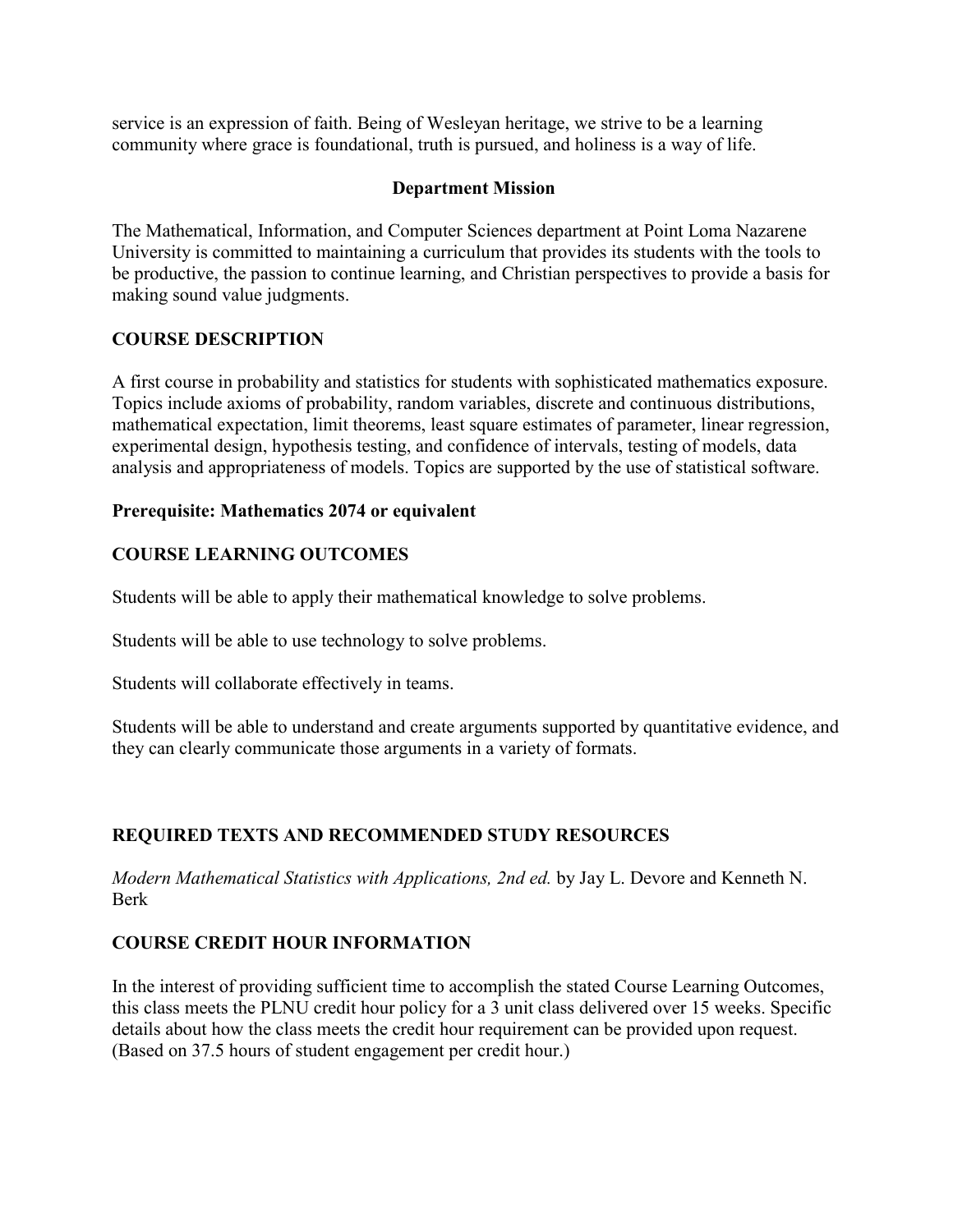#### **ASSESSMENT AND GRADING**

#### **Graded Components**

- Labs: The labs are due at the scheduled dates and times, and are submitted ONLY in Word, Excel, or .pdf format in Canvas (e.g. Google Docs and Apple Numbers are not permitted).
- **Homework**: Homework will be assigned every class meeting. All homework assigned in a week will be due on the following Thursday. No late homework will be accepted except by prior arrangement or with a documented emergency. The object of the homework is to learn how to do the problems so I expect to see calculations on your homework using the terminology and methods of the class and not just an answer. Homework will be scored on a combination of completeness (with work shown) and correctness. A random selection (the same for all people) of the problems will be graded on any homework assignment. The two lowest homework scores will be dropped.
- **Warm-up Questions**: Most sections in the textbook will have reading and/ or videos to watch. Afterwards, there are warm-up questions to answer and submit online.
- **Examinations and the Final Examination**. Examinations and the Final Examination will include problems and questions over material assigned in the text, readings and handouts, as well as material presented in class. No examination shall be missed without prior consent or a well-documented emergency beyond your control. A score of zero will be assigned for an examination that is missed without prior consent or a well-documented emergency beyond your control. The final exam date and time is set by the university at the beginning of the semester and may not be changed by the instructor. This schedule can be found on the university website and in the course calendar. No requests for early examinations will be approved. Only in the case that a student is required to take three exams during the same day of finals week, is an instructor authorized to consider changing the exam date and time for that particular student.
- **Late work will not be accepted** without prior consent or a well-documented emergency. Up to a maximum of one homework assignment will be accepted up to 3 days late provided that consent is received from the professor before it is due. Homework assignments that are submitted late without prior consent will be recorded with a score of zero. If more than half of the homework assignments are submitted on time, then the lowest homework score will be dropped from the calculations of the homework grade.
- The examination schedule is included in the daily schedule. This instructor does not intend to accept excuses such as poor communication with parents, benefactors, surf team sponsors and/or travel agents.

| <b><i><u>Srading Distribution</u></i></b> | Percent |
|-------------------------------------------|---------|
| Two Examinations at 15% each 30           |         |
| Final Exam                                | 135     |
| Labs                                      | 10      |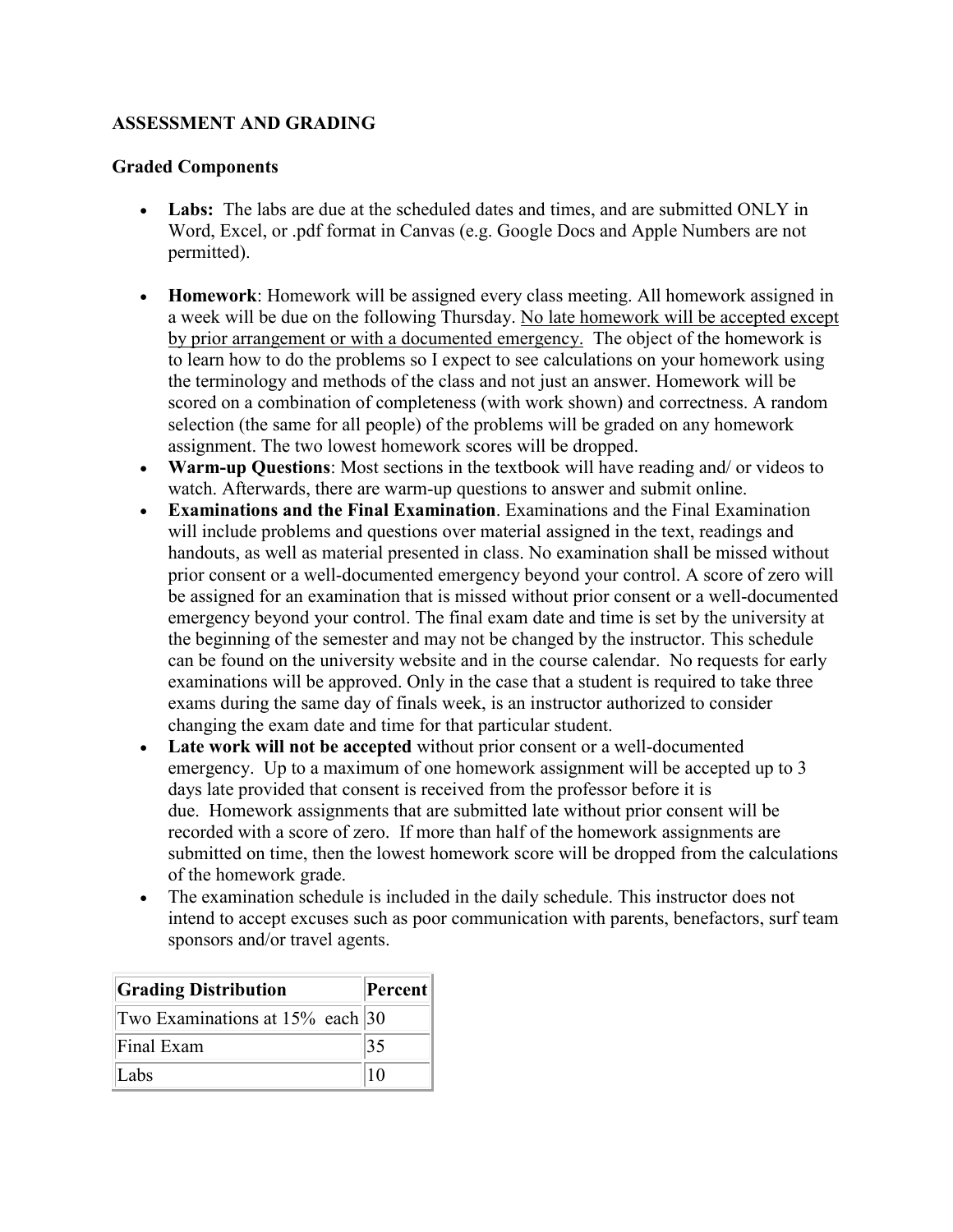| Homework                 |  |
|--------------------------|--|
| <b>Warm-up Questions</b> |  |
| <b>T</b> otal            |  |

#### **Grading Scale**

Grades are based on the number of points accumulated throughout the course with the following exception. A student must pass at least one of Exam 1, Exam 2, or the Final Exam in order to pass the class. That is, a score of 60% must be achieved on one of the Exams, or else the final grade will be an F regardless of all other point totals. Approximate minimal percentages required to obtain a given grade are:

| <b>Standard Grade Scale Based on Percentages</b> |              |             |           |                        |          |
|--------------------------------------------------|--------------|-------------|-----------|------------------------|----------|
|                                                  |              |             |           |                        |          |
|                                                  |              | $87.5 - 90$ | 77.5-80   | 67.5-70                |          |
|                                                  | $92.5 - 100$ | 82.5-87.5   | 72.5-77.5 | $\parallel$ 62.5 -67.5 | $0 - 60$ |
|                                                  | 90-92.5      | 80-82.5     | 70-72.5   | $60 - 62.5$            |          |

## **STATE AUTHORIZATION**

State authorization is a formal determination by a state that Point Loma Nazarene University is approved to conduct activities regulated by that state. In certain states outside California, Point Loma Nazarene University is not authorized to enroll online (distance education) students. If a student moves to another state after admission to the program and/or enrollment in an online course, continuation within the program and/or course will depend on whether Point Loma Nazarene University is authorized to offer distance education courses in that state. It is the student's responsibility to notify the institution of any change in his or her physical location. Refer to the map on [State Authorization](https://www.pointloma.edu/offices/office-institutional-effectiveness-research/disclosures) to view which states allow online (distance education) outside of California.

## **INCOMPLETES AND LATE ASSIGNMENTS**

All assignments are to be submitted/turned in by the beginning of the class session when they are due—including assignments posted in Canvas. Incompletes will only be assigned in extremely unusual circumstances.

## **CLASS ENROLLMENT**

It is the student's responsibility to maintain his/her class schedule. Should the need arise to drop this course (personal emergencies, poor performance, etc.), the student has the responsibility to follow through (provided the drop date meets the stated calendar deadline established by the university), not the instructor. Simply ceasing to attend this course or failing to follow through to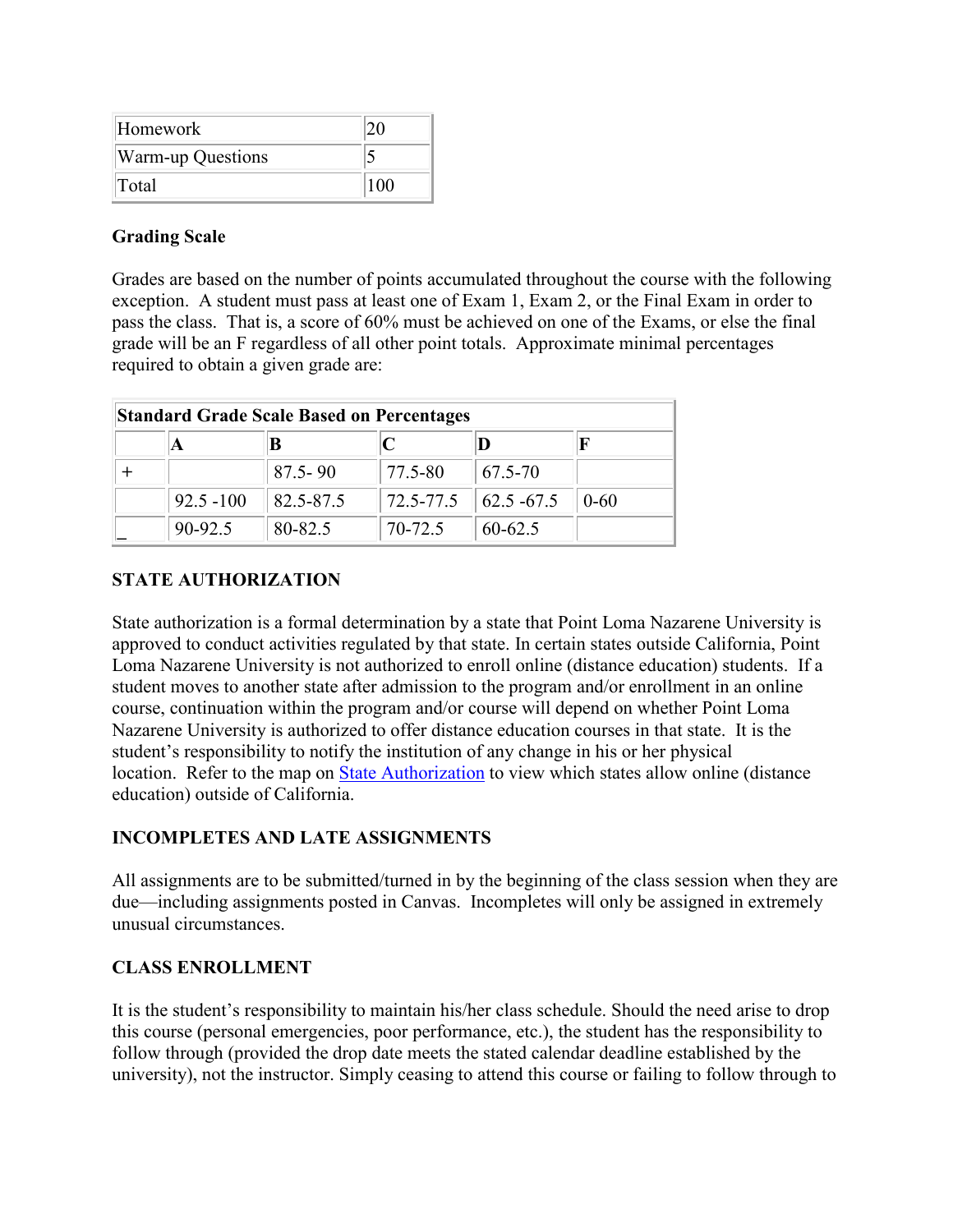arrange for a change of registration (drop/add) may easily result in a grade of F on the official transcript.

## **PLNU COPYRIGHT POLICY**

Point Loma Nazarene University, as a non-profit educational institution, is entitled by law to use materials protected by the US Copyright Act for classroom education. Any use of those materials outside the class may violate the law.

## **PLNU ACADEMIC HONESTY POLICY**

Students should demonstrate academic honesty by doing original work and by giving appropriate credit to the ideas of others. Academic dishonesty is the act of presenting information, ideas, and/or concepts as one's own when in reality they are the results of another person's creativity and effort. A faculty member who believes a situation involving academic dishonesty has been detected may assign a failing grade for that assignment or examination, or, depending on the seriousness of the offense, for the course. Faculty should follow and students may appeal using the procedure in the university Catalog. See [Academic Policies](http://catalog.pointloma.edu/content.php?catoid=18&navoid=1278) for definitions of kinds of academic dishonesty and for further policy information.

## **PLNU ACADEMIC ACCOMMODATIONS POLICY**

PLNU is committed to providing equal opportunity for participation in all its programs, services, and activities. Students with disabilities may request course-related accommodations by contacting the Educational Access Center (EAC), located in the Bond Academic Center (EAC@pointloma.edu [\(Links to an external site.\)](https://mail.google.com/mail/?view=cm&fs=1&tf=1&to=EAC@pointloma.edu) or 619-849-2486). Once a student's eligibility for an accommodation has been determined, the EAC will issue an academic accommodation plan ("AP") to all faculty who teach courses in which the student is enrolled each semester.

PLNU highly recommends that students speak with their professors during the first two weeks of each semester/term about the implementation of their AP in that particular course and/or if they do not wish to utilize some or all of the elements of their AP in that course.

Students who need accommodations for a disability should contact the EAC as early as possible (i.e., ideally before the beginning of the semester) to assure appropriate accommodations can be provided. It is the student's responsibility to make the first contact with the EAC.

## **PLNU ATTENDANCE AND PARTICIPATION POLICY**

For remote students:

Students taking online courses are expected to attend each week of the course. Attendance is defined as participating in an academic activity within the online classroom which includes posting in a graded activity in the course. (Note: Logging into the course does not qualify as participation and will not be counted as meeting the attendance requirement.)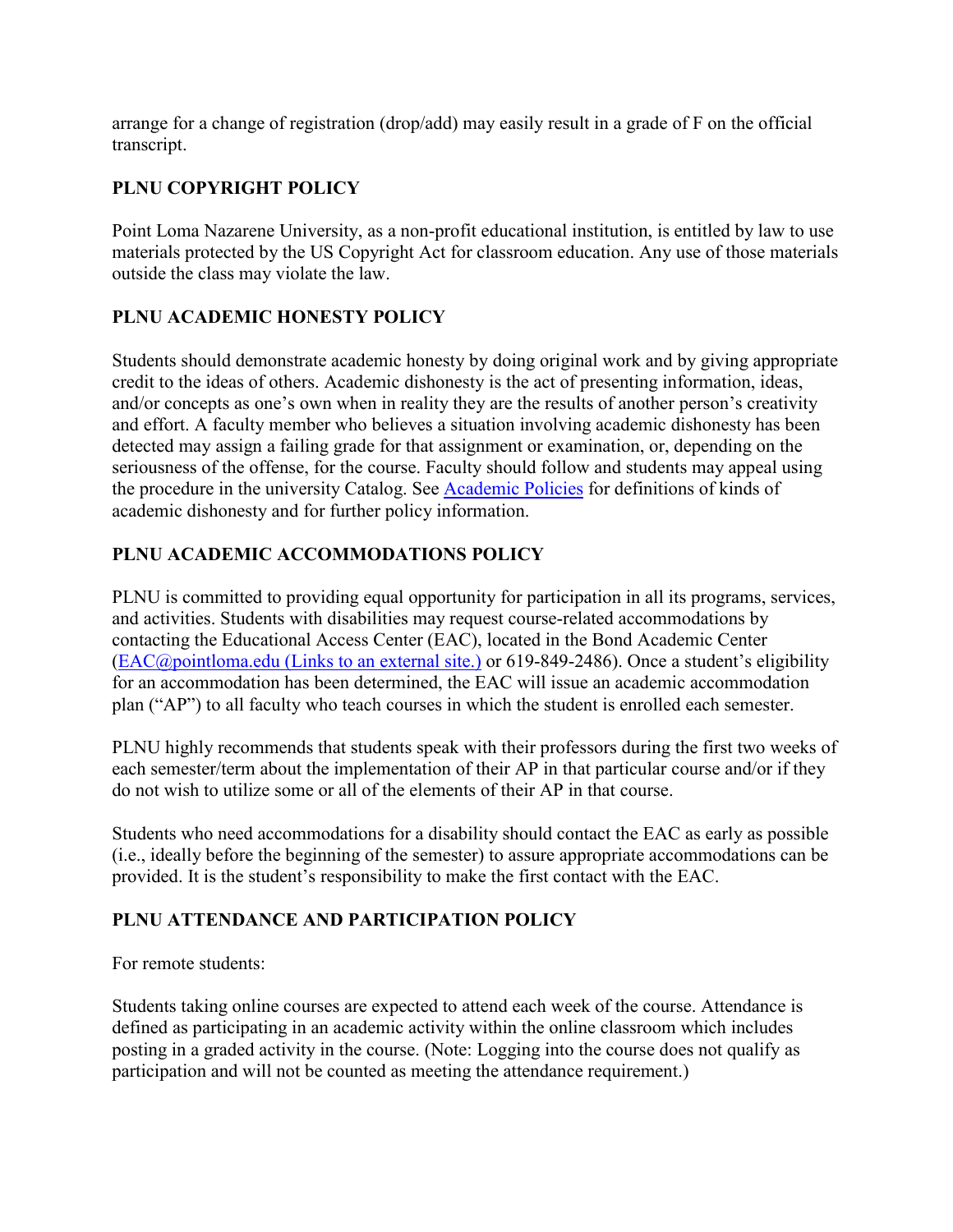Students who do not attend at least once in any 3 consecutive days will be issued an attendance warning. Students who do not attend at least once in any 7 consecutive days will be dropped from the course retroactive to the last date of recorded attendance.

When we can go face-to-face:

Attendance is expected at each class session. In the event of an absence you are responsible for the material covered in class and the assignments given that day.

Regular and punctual attendance at all classes is considered essential to optimum academic achievement. If the student is absent from more than 10 percent of class meetings, the faculty member can file a written report which may result in de-enrollment. If the absences exceed 20 percent, the student may be de-enrolled without notice until the university drop date or, after that date, receive the appropriate grade for their work and participation. See [Academic Policies](http://catalog.pointloma.edu/content.php?catoid=18&navoid=1278) for further information about class attendance.

### **SPIRITUAL CARE**

Please be aware PLNU strives to be a place where you grow as whole persons. To this end, we provide resources for our students to encounter God and grow in their Christian faith. If students have questions, a desire to meet with the chaplain or have prayer requests you can contact the [Office of Spiritual Development](https://www.pointloma.edu/offices/spiritual-development)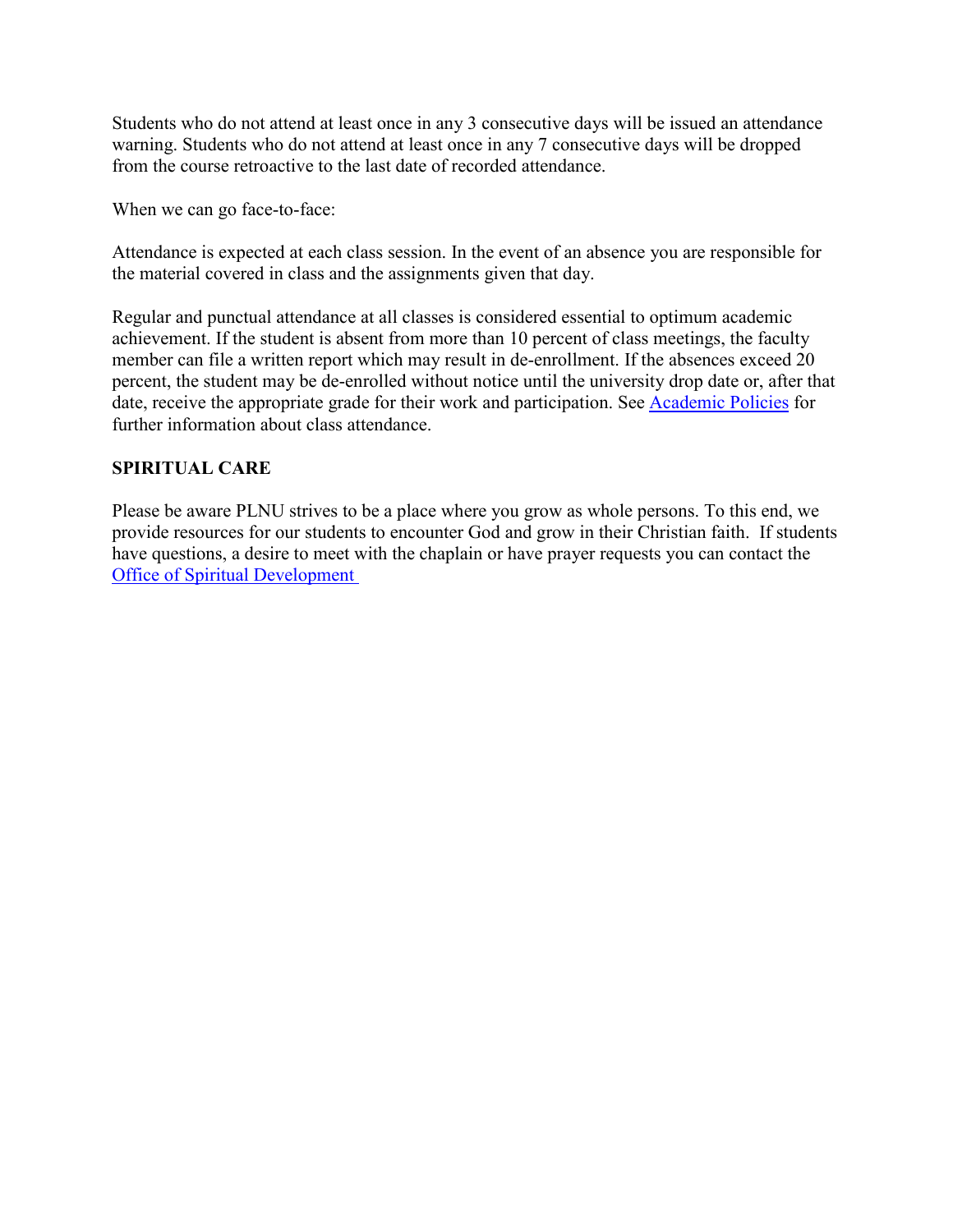| week                                                | Monday                                                                                                                                                         | <b>Tuesday: Due</b>   | Wednesday                                                                                                                                     | Thursday:<br>Due      | Friday                                                                                                                     |
|-----------------------------------------------------|----------------------------------------------------------------------------------------------------------------------------------------------------------------|-----------------------|-----------------------------------------------------------------------------------------------------------------------------------------------|-----------------------|----------------------------------------------------------------------------------------------------------------------------|
| $\mathbf{1}$<br>$1/10-$<br>1/14                     | <b>CLASS on Tuesday</b><br>Introduction to course &<br>1.1: Populations and Samples<br>1.2: Pictorial & Tabular<br>Methods in Descriptive<br><b>Statistics</b> |                       | 1.3: Measures of Location<br>1.4: Measures of Variability                                                                                     | Warm-up: 2.1<br>& 2.2 | 2.1: Sample spaces and events<br>2.2: Axioms, Interpretations<br>and properties of probability<br>2.3: Counting Techniques |
| $\overline{2}$<br>$1/17 -$<br>1/21                  | No class<br><b>MLK</b>                                                                                                                                         | Warm-up: 2.4<br>&2.5  | 2.4: Conditional Probability<br>2.5: Independence<br><b>HW#1</b>                                                                              | Warm-up: 3.1<br>& 3.2 | 2.5: Independence<br>3.1: Random Variables<br>3.2: Probability Distributions<br>for Discrete Random Variables<br>Lab#1     |
| $\overline{3}$<br>$1/24 -$<br>1/28                  | 3.3: Expected Values of<br>Discrete Random Variables<br>3.4: Moments and Moment<br><b>Generating Functions</b>                                                 | Warm-up: 3.5<br>& 3.6 | 3.5: The Binomial Probability<br>Distribution<br>3.6: Hypergeometric and<br><b>Negative Binomial Distributions</b><br><b>HW#2</b><br>Lab $#1$ | Warm-up: 3.7          | 3.7: The Poisson Probability<br>Distribution<br>Lab $#2$                                                                   |
| $\overline{4}$<br>$1/31$ -<br>2/4<br>$\overline{5}$ | 4.1: Probability Density<br><b>Functions and CDF</b><br>4.2: Expected Values and MGF                                                                           | Warm-up: 4.2<br>& 4.3 | 4.2: Expected Values and MGF<br>4.3: Normal Distribution<br><b>HW#3</b>                                                                       | Warm-up: 4.4          | 4.4: The Gama Distributions<br>and Its Relatives<br>Lab $#3$                                                               |
| $2/7 -$<br>2/11                                     | 4.6: Probability Plots                                                                                                                                         | Warm-up: 4.7          | 4.7: Transformations of a<br>Random Variable<br><b>HW #4</b>                                                                                  |                       | <b>Review</b><br>Lab $#4$                                                                                                  |
| $6\phantom{1}$<br>$2/14-$<br>2/18                   | Exam #1                                                                                                                                                        | Warm-up: 5.1<br>& 5.2 | 5.1: Jointly Distributed Random<br>Variables<br>5.2: Expected Values,<br>Covariance, and Correlation                                          | Warm-up: 5.3          | 5.3: Conditional Distributions                                                                                             |
| $\overline{7}$<br>$2/21 -$<br>2/25                  | 5.4: Transformations of<br><b>Random Variables</b>                                                                                                             | Warm-up: 5.5          | 5.5: Order Statistics<br><b>HW#5</b>                                                                                                          | Warm-up: 6.1          | 6.1: Statistics and Their<br><b>Distributions</b><br>Lab $#5$                                                              |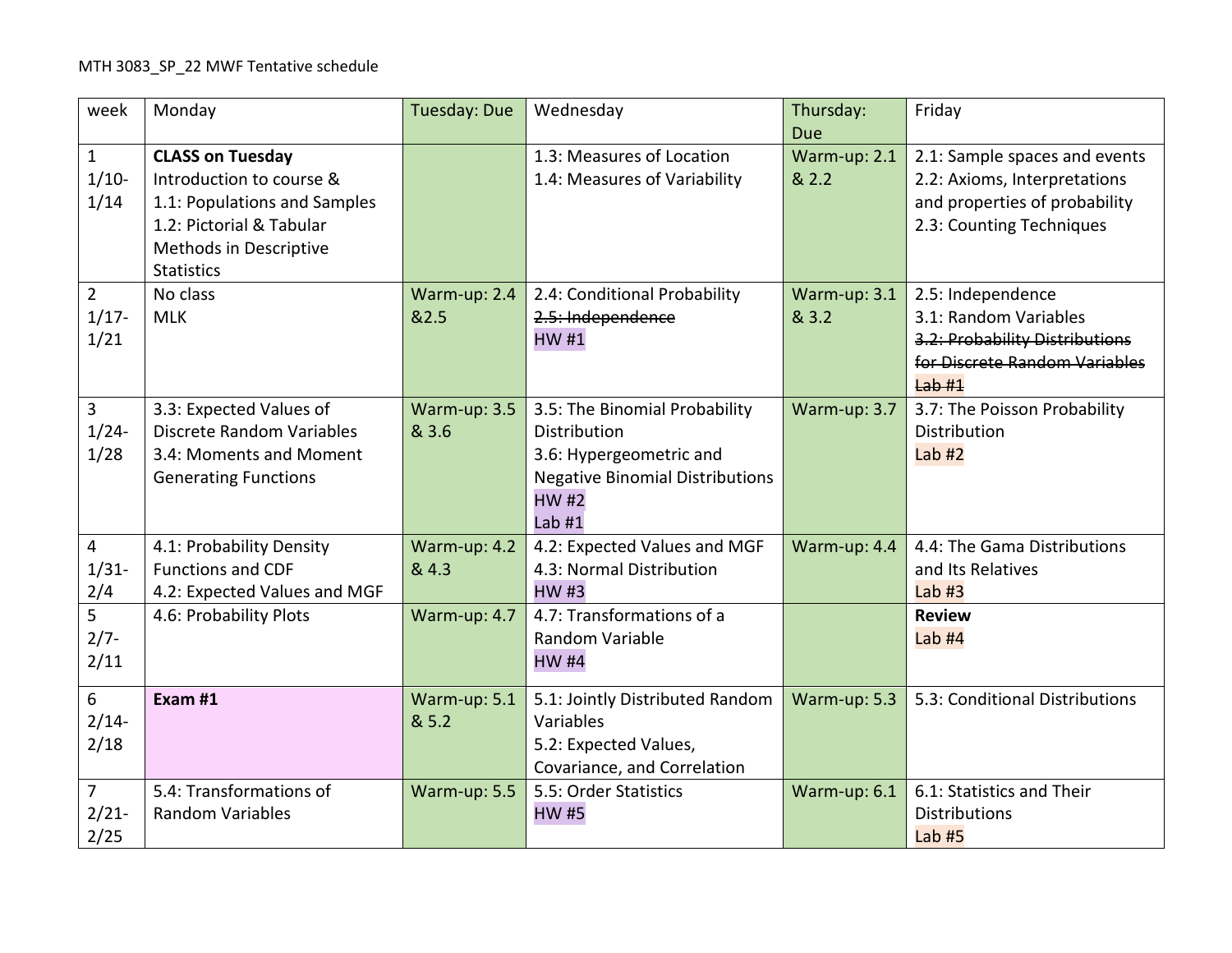| 8<br>$2/28-$  | 6.2: The Distribution of the<br>Sample Mean | Warm-up: 6.3 | 6.3: The Mean, Variance, and<br>MGF for Several variables | Warm-up: 6.4        | 6.4: Distributions Based on a<br><b>Normal Random Samples</b> |  |  |
|---------------|---------------------------------------------|--------------|-----------------------------------------------------------|---------------------|---------------------------------------------------------------|--|--|
| 3/4           |                                             |              | <b>HW#6</b>                                               |                     |                                                               |  |  |
|               | Spring Break 3/7 to 3/11                    |              |                                                           |                     |                                                               |  |  |
| $9\,$         | 7.1:General Concepts and                    | Warm-up: 7.2 | 7.2: Methods of Point                                     | Warm-up: 8.1        | 8.1: Basic Properties of                                      |  |  |
| $3/14-$       | Criteria                                    |              | Estimation                                                |                     | Confidence Intervals                                          |  |  |
| 3/18          |                                             |              | <b>HW#7</b>                                               |                     | Lab $#6$                                                      |  |  |
| 10            | 8.2: Large-Sample Confidence                | Warm-up: 8.3 | 8.3: Intervals Based on a                                 | Warm-up: 9.1        | 9.1: Hypotheses and Test                                      |  |  |
| $3/21$ -      | Intervals for a Population Mean             |              | Normal Population Distribution                            |                     | Procedures                                                    |  |  |
| 3/25          | and Proportion                              |              |                                                           |                     | Lab $#7$                                                      |  |  |
|               |                                             |              | <b>HW#8</b>                                               |                     |                                                               |  |  |
| 11            | 9.2: Tests About Population                 | Warm-up: 9.3 | 9.3: Tests Concerning                                     | Warm-up: 9.4        | 9.4: P-Values                                                 |  |  |
| $3/28 -$      | Mean                                        |              | <b>Population Proportion</b>                              |                     | Lab $#8$                                                      |  |  |
| 4/1           |                                             |              | <b>HW#9</b>                                               |                     |                                                               |  |  |
|               |                                             |              |                                                           |                     |                                                               |  |  |
| 12            | 9.5: Some comments on                       |              | Review                                                    |                     | Exam #2                                                       |  |  |
| $4/4-$        | selecting a Test Procedure                  |              |                                                           |                     | <b>HW#10</b>                                                  |  |  |
| 4/8           |                                             |              |                                                           |                     |                                                               |  |  |
| 13            | 10.1: z Tests and Confidence                | Warm-up:     | 10.2: The Two Sample t Test                               |                     |                                                               |  |  |
|               | Intervals for a difference                  | 10.2         | and Confidence Interval                                   | <b>Easter Break</b> | <b>Easter Break</b>                                           |  |  |
| $4/11$ -      | <b>Between Two Population</b>               |              |                                                           |                     |                                                               |  |  |
| 4/15          | Means.                                      |              |                                                           |                     |                                                               |  |  |
| 14            |                                             | Warm-up:     | 10.3: Analysis of Paired Data                             | Warm-up:            | 11.1: Single-Factor ANOVA                                     |  |  |
| $4/18-$       | <b>Easter Break</b>                         | 10.3 & 10.4  | 10.4: Inference about Two                                 | 11.1 & 11.2         | 11.2: Multiple Comparisons in                                 |  |  |
| 4/22          |                                             |              | <b>Population Proportions</b>                             |                     | <b>ANOVA</b>                                                  |  |  |
|               |                                             |              | <b>HW#11</b>                                              |                     | Lab $#9$                                                      |  |  |
| 15            | <b>Chapter 12</b>                           | Warm-up:     | Chapter 12                                                |                     | Review                                                        |  |  |
| $4/25 -$      |                                             | chapter 12   | <b>HW#12</b>                                              |                     | Lab #10                                                       |  |  |
| 4/29          |                                             |              |                                                           |                     |                                                               |  |  |
| <b>Finals</b> |                                             |              |                                                           |                     | <b>Final Exam 10:30-1:00</b>                                  |  |  |
| week          |                                             |              |                                                           |                     | <b>HW #13</b>                                                 |  |  |
| $5/2-$        |                                             |              |                                                           |                     |                                                               |  |  |